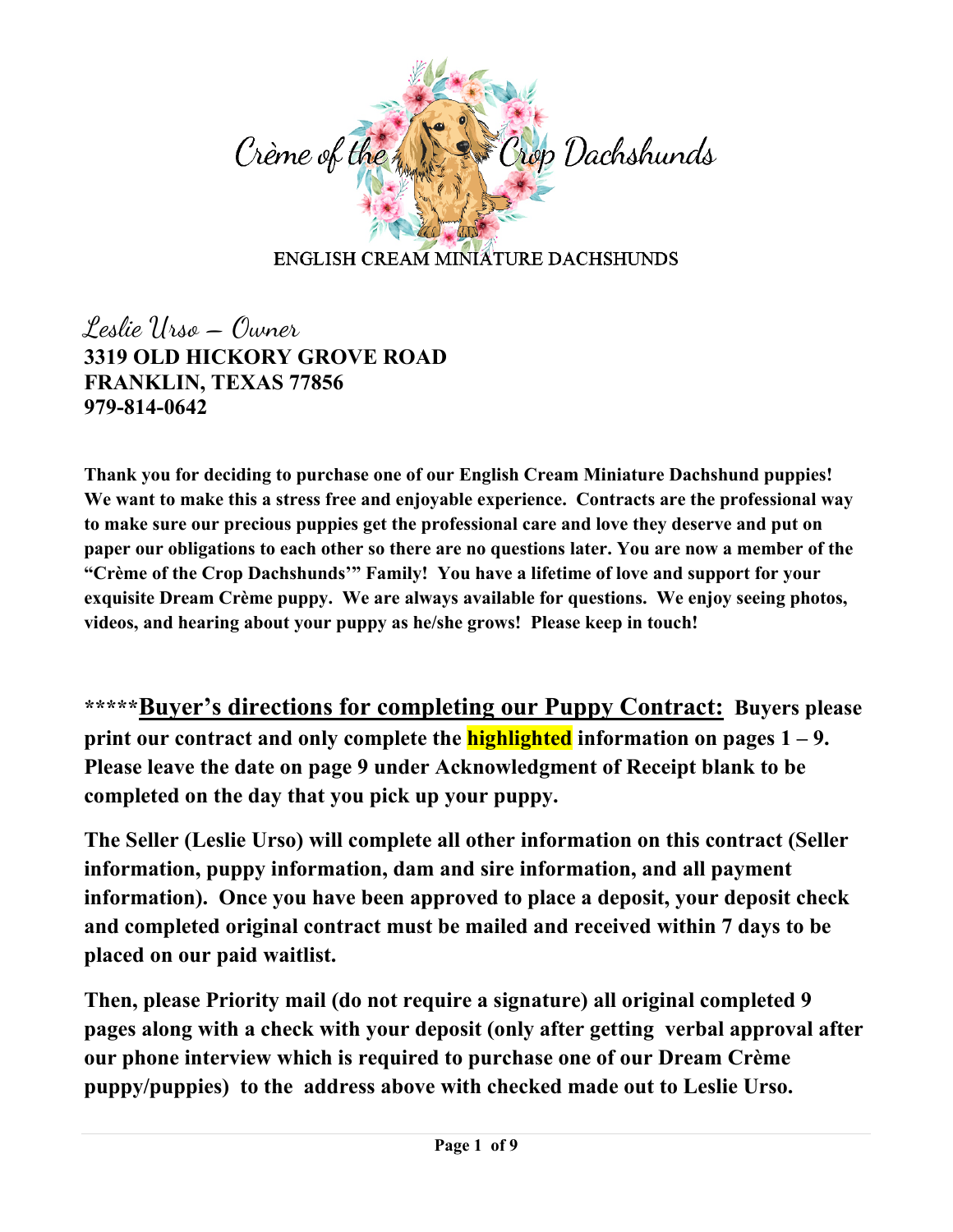## **PUPPY CONTRACT – BILL OF SALE**

# **HEALTH GUARANTEE**

| Buyer's Name: Electric Contract of the Contract of the Contract of the Contract of the Contract of the Contract of the Contract of the Contract of the Contract of the Contract of the Contract of the Contract of the Contrac       |                                                                                                                                                                                                                                      |  |  |
|--------------------------------------------------------------------------------------------------------------------------------------------------------------------------------------------------------------------------------------|--------------------------------------------------------------------------------------------------------------------------------------------------------------------------------------------------------------------------------------|--|--|
| Seller's Name: Leslie Urso Leslie News                                                                                                                                                                                               |                                                                                                                                                                                                                                      |  |  |
| paid by the Buyer to Seller ("the Purchase Price"), of which is hereby acknowledged, Seller<br>grants, sells, conveys, and transfers ownership of the following dog (the "Dog") to Buyer:                                            |                                                                                                                                                                                                                                      |  |  |
| <b>Buyer's Name:</b> Name: Name: Name: Name: Name: Name: Name: Name: Name: Name: Name: Name: Name: Name: Name: Name: N                                                                                                               |                                                                                                                                                                                                                                      |  |  |
|                                                                                                                                                                                                                                      |                                                                                                                                                                                                                                      |  |  |
|                                                                                                                                                                                                                                      | Phone: <u>New York: New York: New York: New York: New York: New York: New York: New York: New York: New York: New York: New York: New York: New York: New York: New York: New York: New York: New York: New York: New York: New </u> |  |  |
| <b>Buyer's email address: Example 2008 Contract Contract Contract Contract Contract Contract Contract Contract Contract Contract Contract Contract Contract Contract Contract Contract Contract Contract Contract Contract C</b>     |                                                                                                                                                                                                                                      |  |  |
| Breed: Miniature Dachshund Sex: Color: Color: 2000 Color: 2000 Color: 2000 Color: 2000 Color: 2000 Color: 2000 Color: 2000 Color: 2000 Color: 2000 Color: 2000 Color: 2000 Color: 2000 Color: 2000 Color: 2000 Color: 2000 Col       |                                                                                                                                                                                                                                      |  |  |
| Pattern: Coat: Longhair Puppy/Dog's Name:                                                                                                                                                                                            |                                                                                                                                                                                                                                      |  |  |
| Date of Birth: <u>Dam: Dam: Sire: Sire: Sire: Sire: National Base of Birth: National Base of Birth: National Base of Birth: National Base of Birth: National Base of Birth: National Base of Birth: National Base of Birth: Nati</u> |                                                                                                                                                                                                                                      |  |  |
| The parties accept and agree to be bound by the attached Terms and Conditions governing the<br>purchase and sale of the Dog.                                                                                                         |                                                                                                                                                                                                                                      |  |  |
|                                                                                                                                                                                                                                      |                                                                                                                                                                                                                                      |  |  |

**SELLER'S SIGNATURE: \_\_\_\_\_\_\_\_\_\_\_\_\_\_\_\_\_\_\_\_\_\_\_\_\_\_\_\_\_\_\_DATE: \_\_\_\_\_\_\_\_\_\_\_\_\_\_**

**Our Breeding Dogs are AKC & CKC registered and are of the highest quality with exceptional pedigrees. WE ONLY SELL OUR PUPPIES WITH LIMITED REGISTRATION – CKC PET REGISTRATION.** 

# **WE DO NOT SELL BREEDING DOGS!**

**NO AKC Papers will be GIVEN.**

**CKC # \_\_\_\_\_\_\_\_\_\_\_\_\_\_\_\_\_\_\_\_\_\_\_**

Price of Puppy/Dog: <u>\$ Plus 6.25% Texas State S</u>ales Tax **Shipping Costs ARE NOT Included**

**Shipping Costs (if any) N/A Shipping Date: We currently Do Not provide shipping.**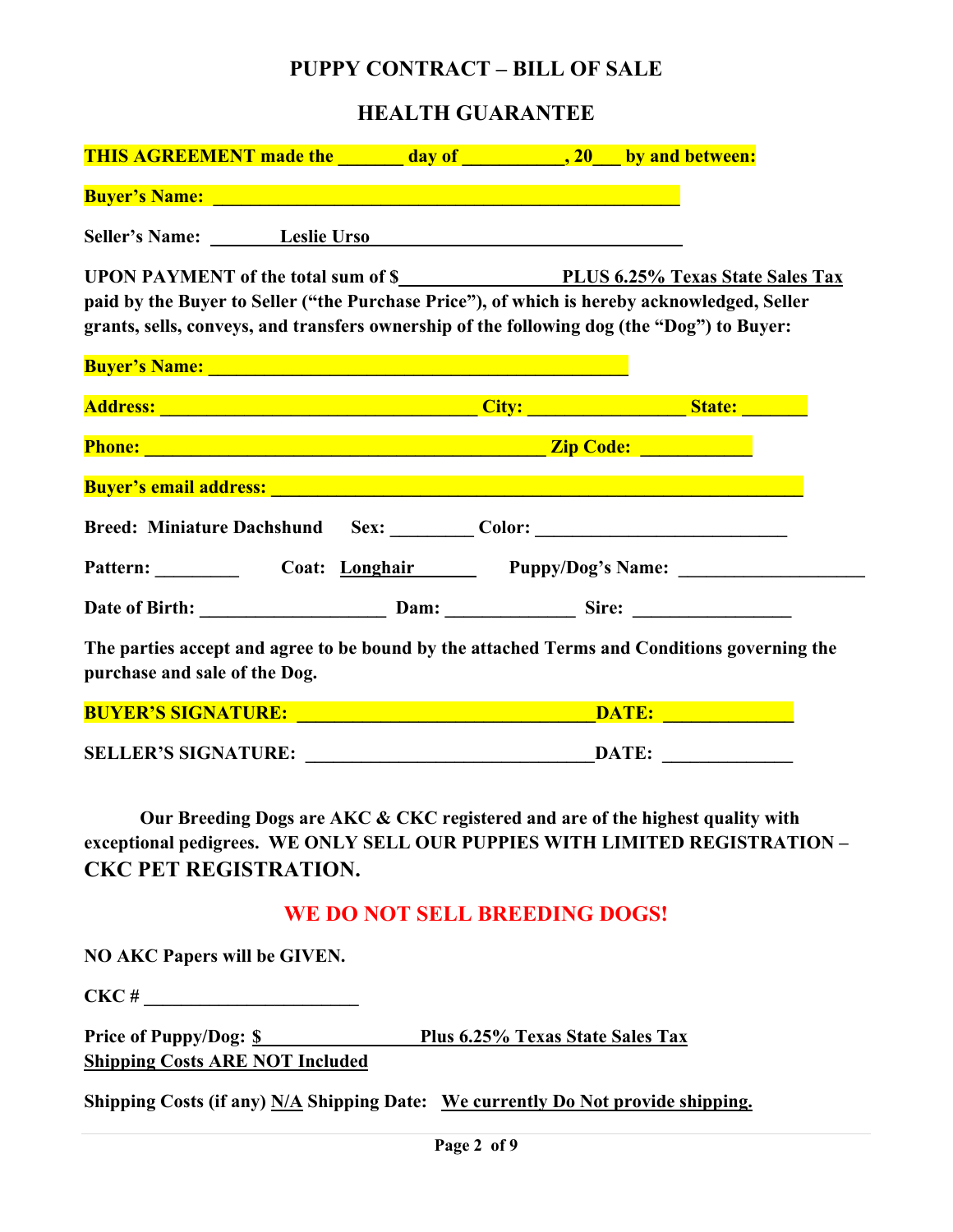| Seller: Leslie Urso – Owner                                                                                                                                                                                                         | Date: <u>Date:</u>                                                                                                                                                             |       |
|-------------------------------------------------------------------------------------------------------------------------------------------------------------------------------------------------------------------------------------|--------------------------------------------------------------------------------------------------------------------------------------------------------------------------------|-------|
|                                                                                                                                                                                                                                     |                                                                                                                                                                                |       |
| <b>Seller's Signature:</b> Seller's Signature:                                                                                                                                                                                      |                                                                                                                                                                                |       |
|                                                                                                                                                                                                                                     |                                                                                                                                                                                |       |
| <b>Buyer: Buyer:</b>                                                                                                                                                                                                                | Date: <b>Date: Date: Date: Date: Date: Date: Date: Date: Date: Date: Date: Date: Date: Date: Date: Date: Date: Date: Date: Date: Date: Date: Date: Date: Date: Date: Date:</b> |       |
|                                                                                                                                                                                                                                     |                                                                                                                                                                                |       |
| <b>Buyer's Signature:</b> National Property of the Second Property of the Second Property of the Second Property of the Second Property of the Second Property of the Second Property of the Second Property of the Second Property |                                                                                                                                                                                |       |
|                                                                                                                                                                                                                                     |                                                                                                                                                                                |       |
|                                                                                                                                                                                                                                     | <b>DEPOSIT PAID:</b> \$ Plus 6.25% Texas State Sales Tax Date:                                                                                                                 |       |
|                                                                                                                                                                                                                                     |                                                                                                                                                                                |       |
|                                                                                                                                                                                                                                     |                                                                                                                                                                                |       |
|                                                                                                                                                                                                                                     | PICK OF THE LITTER FEE (DOES NOT APPLY TO THE COST OF THE PUPPY)                                                                                                               |       |
|                                                                                                                                                                                                                                     |                                                                                                                                                                                |       |
|                                                                                                                                                                                                                                     |                                                                                                                                                                                |       |
| <b>TOTAL CASH ONLY AMOUNT DUE AT PICK UP:</b><br>6.25% Texas State Sales Tax)                                                                                                                                                       |                                                                                                                                                                                | (Plus |
|                                                                                                                                                                                                                                     |                                                                                                                                                                                |       |
| <b>PAID IN FULL:</b>                                                                                                                                                                                                                |                                                                                                                                                                                |       |
|                                                                                                                                                                                                                                     |                                                                                                                                                                                |       |
| <b>SELLER'S SIGNATURE:</b>                                                                                                                                                                                                          |                                                                                                                                                                                |       |
|                                                                                                                                                                                                                                     |                                                                                                                                                                                |       |
|                                                                                                                                                                                                                                     |                                                                                                                                                                                |       |
|                                                                                                                                                                                                                                     |                                                                                                                                                                                |       |
|                                                                                                                                                                                                                                     |                                                                                                                                                                                |       |
|                                                                                                                                                                                                                                     |                                                                                                                                                                                |       |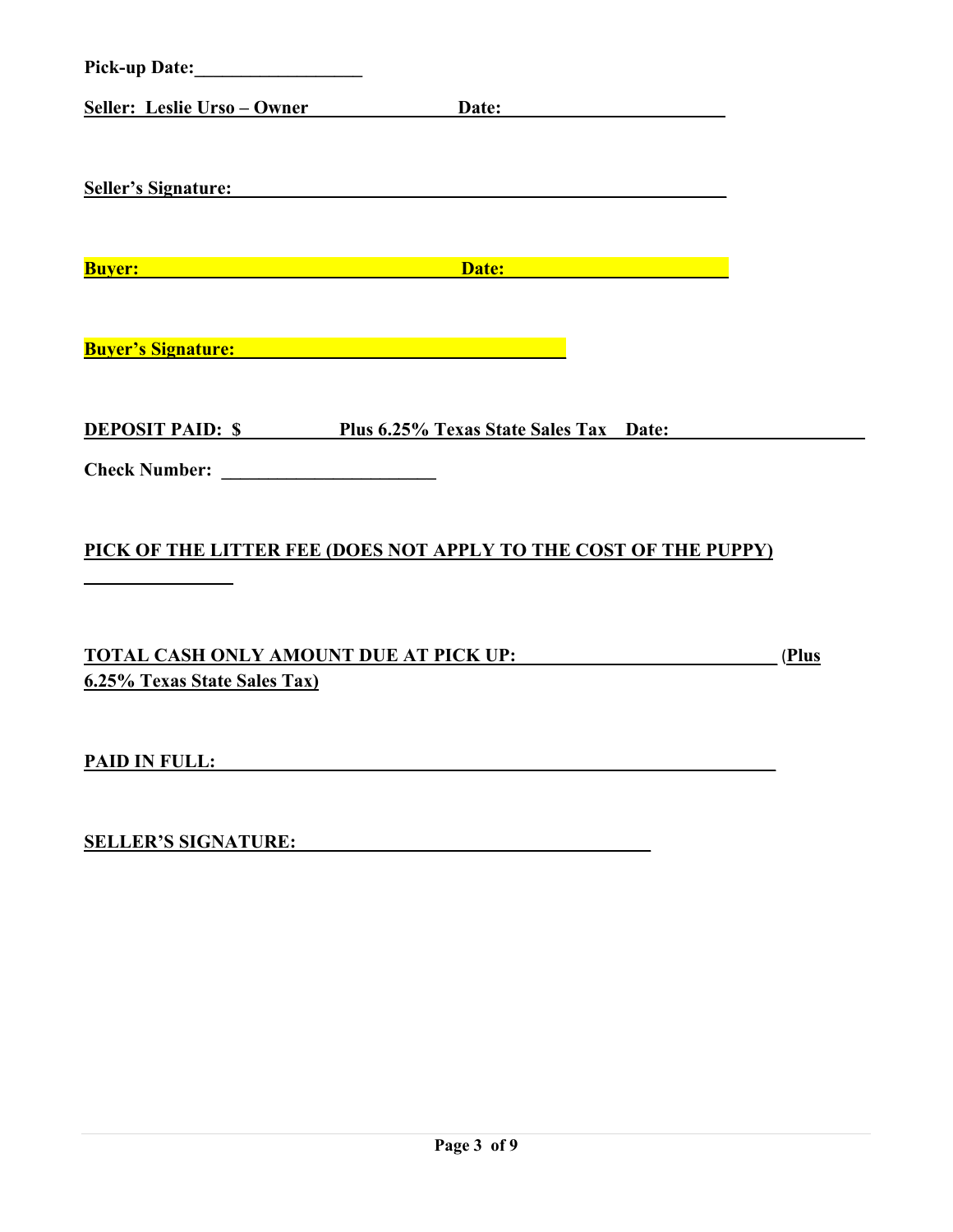# **Terms and Conditions**

## **Deposits, Payments of Purchase Price, Fees**

**Buyer has paid a non-refundable deposit of \$1,000.00 Plus 6.25% Texas Sales Tax. Half of the cost of the Dog (\$ Plus 6.25% Texas Sales Tax) is due when the Dog is three weeks of age. Non-refundable payment of \$ Plus 6.25 % Texas Sales Tax is required by this age. If payment is not received by this time, the Buyer forfeits any rights to the Dog, and the Dog will be placed in another home. The price of the Dog is to be paid the non-refundable final CASH ONLY payment of \$ Plus 6.25% Texas Sales Tax when the Dog is picked up at 8 weeks of age at the earliest. If payment is not received by this time, the Buyer forfeits any rights to the Dog, and the Dog will be placed in another home. All Deposits, Pick of the Litter Fees, and Payments are non-refundable.**

**All Deposits, Pick of the Litter Fees, and Payments are non-refundable, however, under certain circumstances at the Seller's discretion may be moved to another litter. (Deposits to hold a puppy are \$1,000.00 Plus 6.25% Texas Sales Tax and the pick of the litter fee is \$100.00 Plus 6.25% Texas Sales Tax.)**

**\*\*\*\*\*PLEASE NOTE: Puppy deposits applied to a puppy held for more than 2 weeks may not transfer their deposit to another litter. \*\*\*\*\***

**(ANY checks MUST clear the bank before YOU CAN PICK UP YOUR PUPPY).**

**\*Pick of the Litter Payments are non-refundable and may only be transferred to another pick of the litter position if it is available.**

**We do NOT accept checks for final payment on puppies LESS THAN 21 days BEFORE PICKUP!**

**We accept final payments of CASH ONLY at puppy pick up at 8 weeks at the earliest.**

#### **Transfer of Ownership and Registration**

**Upon payment of full Purchase Price, Seller shall promptly take all actions required to officially transfer ownership and registration of the Dog to Buyer.**

**Puppies are usually ready to go home at 8 weeks of age. Puppies that stay beyond the 8 week time period will be subject to \$20.00 per day boarding fees unless agreed upon in advance. Some puppies need additional time to mature, and we reserve the right to keep all puppies until we feel they are mature enough to go home to their families. Puppies need to be with their families as soon as possible to bond, for training, and for positive reinforcements to begin. You do not want to miss this special part of your puppy's life!**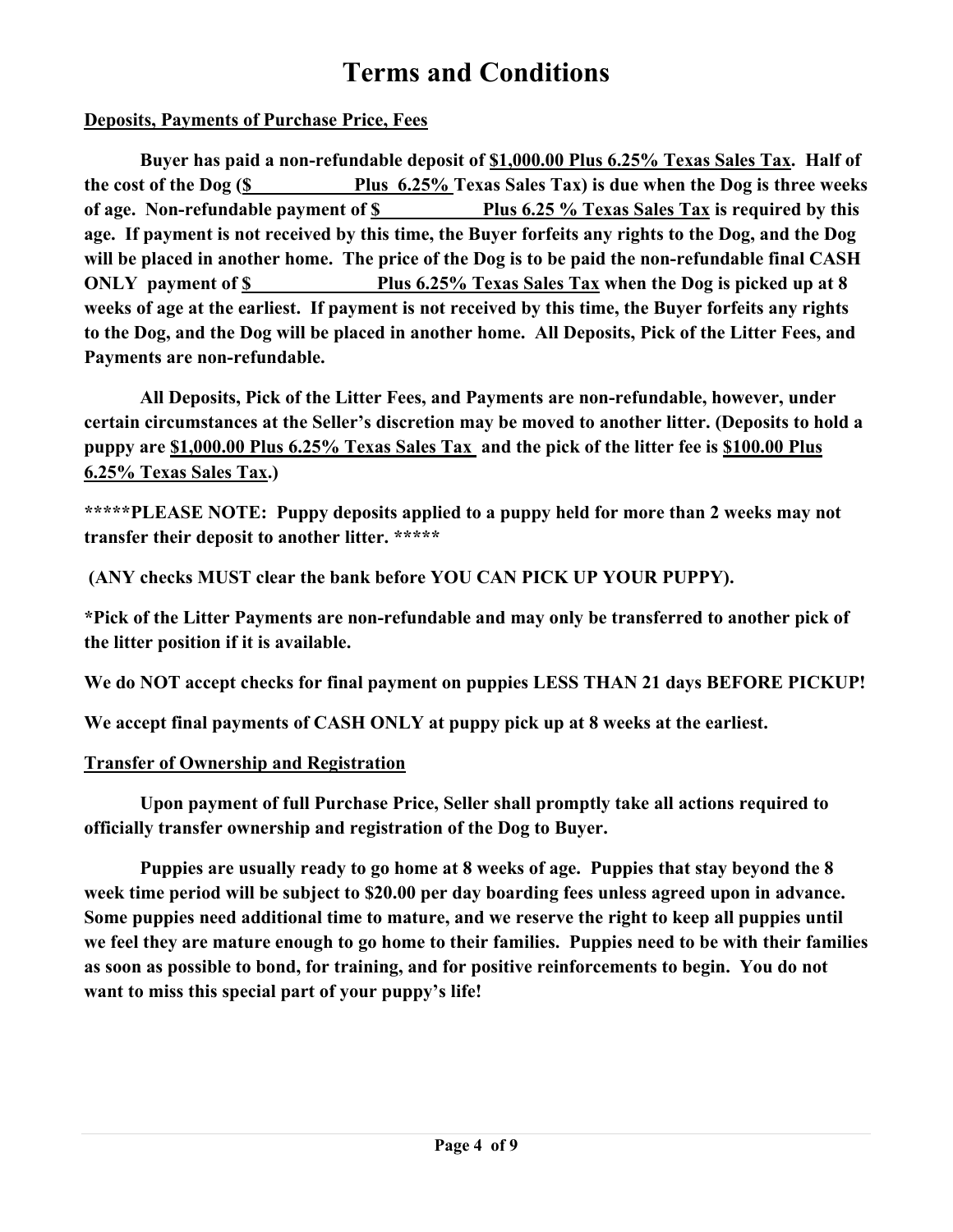**Seller represents and warrants to Buyer that:**

- **1. This Dog is guaranteed to be in good health to the best of my knowledge at the time of sale. Your puppy may come with a certificate of health from our vet AT OUR DISCRETION.**
- **2. This Dog is guaranteed to be free from life threatening diseases for up to 6 months (genetic diseases for 1 year).**
- **3. Examination by a licensed veterinarian is required within 72 hours of purchase at the Buyer's expense or there will be NO GUARANTEE on the Seller's Part. It is the responsibility of the Buyer to care for the dog or puppy properly and keep it free from harm. Please remember that your dog or puppy must be treated with great care and protected from danger.**
- **4. This contract does NOT cover COMMON internal or external parasites or COMMON viruses. It does not cover minor conditions such as colds, allergies, hernias, open fontanel, or hypoglycemia.**
- **5. If the puppy is found to be unfit for purchase, Crème of the Crop Dachshunds must be notified by buyer along with a written statement from a licensed veterinarian as to the cause or condition, before any replacement will be made. No refunds will be given and shipping cost will be at the expense of the Buyer.**
- **6. In the event of the death of the puppy, a necropsy must be performed to determine the cause of death. Crème of the Crop will not be responsible for these charges.**
- **7. SELLER offers NO CASH refunds. WE DO NOT cover Vet fees and/or services. When a replacement is required, the purchase price will apply toward the price of another puppy of equal value when availability. In the event of a replacement, the puppy must be returned within 72 hours along with all the CKC paperwork and health records.**
- **8. EXTENDED HEALTH GUARANTEE: WE BELIEVE SO STRONGLY IN THE BENEFITS OF "NUVET PLUS" IMMUNE SYSTEM BUILDER THAT WE WILL EXTEND OUR 6 MONTH GUARANTEE TO 1 YEAR IF YOU USE "NU VET VITAMINS" DAILY FOR AT LEAST 1 YEAR. YOU** 
	- **MUST USE BREEDER Code # 21577 for a special price. 1-800-474-7044**
- **9. Crème of the Crop Dachshunds (Seller) has given the appropriate vaccines and wormings which you will be given a health record.**

**Crème of the Crop Dachshunds feeds "Diamond Naturals – Small Breed Puppy." We advise you to keep your puppy on this until he/she is at least 1 year of age. At that time, Diamond offers many options for the needs of your pet. Diamond is an excellent source of protein for your puppies growing needs. We also give NuVet Plus Immune System Builder and highly recommend you keep your puppy on these at the manufacturer's suggested dosage to insure your pet's overall health due to the different environmental conditions with which the dogs and puppies come into contact.**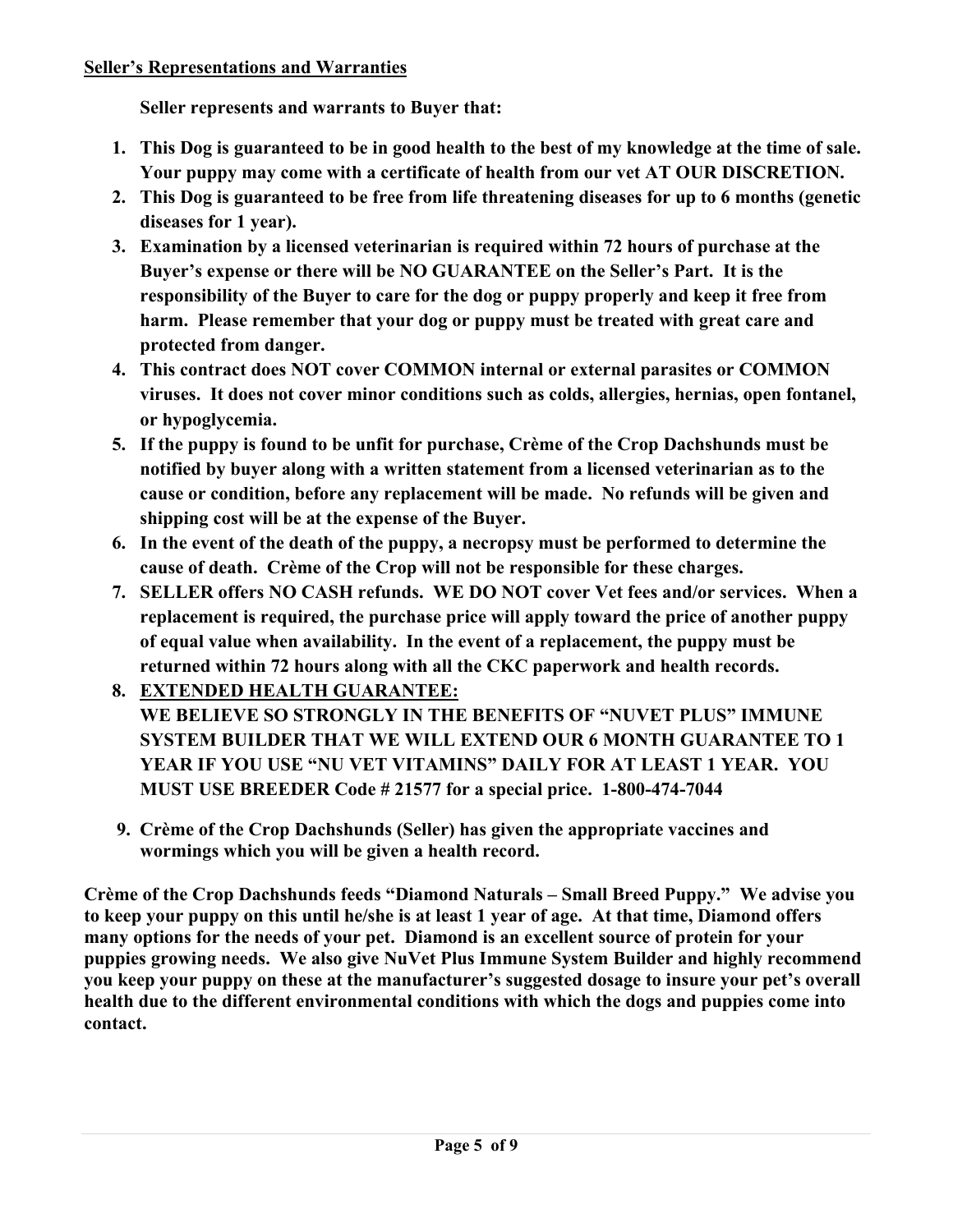# **Fitness of Purpose**

**The Seller at NO TIME guarantees the size, weight, hair coat, skin conditions, color, confirmation, training ability, or temperament of the Dog as an adult dog. All we have are the parents of the puppy and our experience on which to base their weight! You can learn more by reading about normal distribution and standard deviation.** 

**Buyer's Responsibilities: To acknowledge your agreement to each one of the Buyer's representations to Seller listed below, initial to the left of each number.**

**Buyer represents to Seller that:**

**\_\_\_\_\_ 1. Buyer agrees that it is the Buyer's responsibility to accept the Dog as described. The Seller has provided and the Buyer has acknowledged a full disclosure of the health, habits, and temperament of the puppy at the time of transfer. The puppy's complete health/veterinarian records will be included.**

**2.** Buyers agree to maintain the health of this Dog: completion of all puppy vaccines **(Seller recommends waiting at the vet's office for 30 minutes in case of allergic reactions to vaccinations), monthly flea/tick prevention (NexGard), monthly heartworm protection (Heartgard), yearly examines, vaccines, and regular vet checkups. Our puppies receive wormings at 2, 4, 6, & 8 weeks, and their first set of puppy shots at 6 weeks of age. All are approved and recommended by our veterinarian. If for any reason the buyer is unable to care for the puppy, the Buyer WILL contact the Seller(Breeder) in order to find the puppy/Dog a loving home.**

**\_\_\_\_\_3. The buyer agrees to provide a life-long commitment, comfortable environment, prompt medical attention, proper grooming, and responsible care. This includes keeping this dog/puppy parasite free and up to date with vaccinations (including rabies), deworming, provided proper nutrition, which consists of a good quality professional feed given at regular intervals, and fresh water available at all times and necessary veterinary care.** 

**\_\_\_\_\_4. The Buyer promises to provide a safe environment for the Dog/puppy and never allow the dog to roam freely without proper fencing or supervision.**

**\_\_\_\_\_5. Buyer will have the Dog spayed or neutered at the earliest appropriate age, decided by the Buyer and Buyer's veterinarian.** 

**\_\_\_\_\_6. Buyer is not acting as agent for any other person or business in the purchase of this Dog.**

**\_\_7.** Buyer will keep Dog in an enclosed area of adequate size and will not allow the Dog to **roam at will. Buyer will not keep the Dog chained or tethered or permanently house the Dog in a kennel or crate.**

 **CRÈME OF THE CROP DACHSHUNDS RETAINS THE RIGHT TO CANCEL ANY SALE AT ANYTIME AND IF WE BELIEVE UNAUTHORIZED BREEDING IS INTENDED OR OUR PUPPIES ARE BEING SOLD THROUGH A BROKER. WE WILL RETURN DEPOSITS AND/OR PICK OF THE LITTER FEES WITHIN 30 DAYS AT OUR DISCRETION. THERE WILL BE A \$200**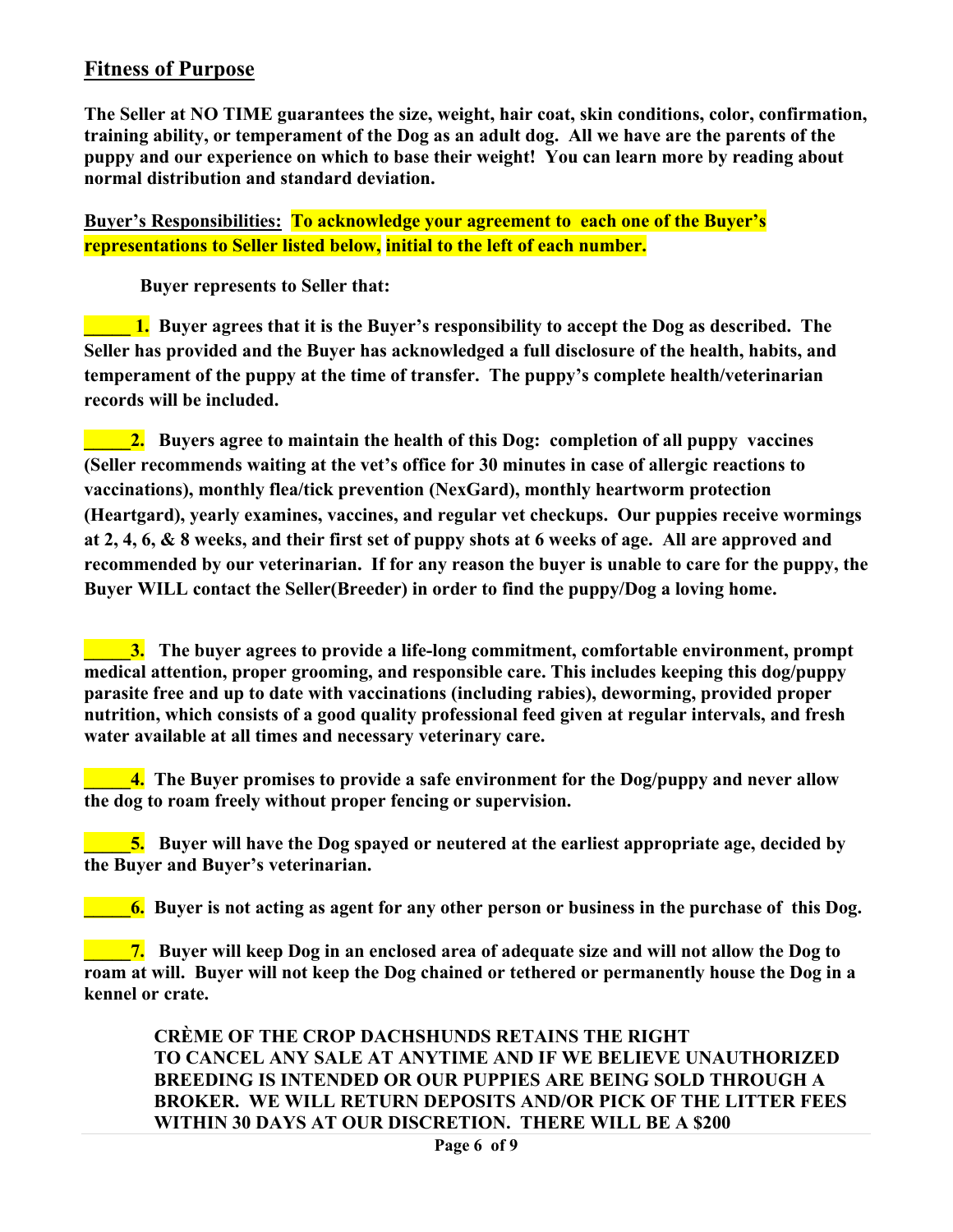#### **HANDLING FEE.**

**8.** Buyer will not sell, give, or release the puppy to another person, pet shop, retail store, **dealer, animal testing facility, research facility, dog fighting organization or an agent for any such business or facility.**

**\_\_\_\_\_9: Buyer agrees to provide pictures, videos, and health updates of the puppy/ Dog to the Seller when requested to provide important health, confirmation, temperament, and size/weight of puppy/Dog to help improve our breeding program.**

**10:** Buyer agrees to text pictures to the Seller of the puppy/Dog's puppy nursery/puppy safe **area by the puppy/Dog's age of 6 weeks.**

**\_\_\_\_\_11. Buyer agrees to print the New Puppy Information Packet, New Puppy Checklist, and New Puppy Transitional Training Information from our website and agrees to read it carefully, follow all breeder/Seller suggestions, and purchase the recommended items/food recommended for the best interests of the puppy/Dog in making the transition to the new home as well as follow the Seller's training provided through the handouts and from texts or conversations with the Seller to help provide a smooth transition of the puppy/Dog to the new home environment to keep stress and anxiety as minimal as possible for the puppy/Dog.**

**\_\_\_\_\_12. Buyer agrees to stay in contact through text messages and phone calls 4 times a day for the first three days (or longer is needed at the discretion of the Seller) after possession of the puppy/Dog as soon as it leaves the Seller's home to monitor the puppy/Dog's progress during the transition phase from the Seller's home to the Buyer's home which is in the best interest of the puppy/dog and Buyer to ensure that the puppy/Dog is drinking adequate water and eating at least 1-2 tablespoons of puppy kibble every 4-5 hours. If the puppy is not eating or drinking adequately the Seller must be notified at once to give alternative suggestions on how to get the puppy to eat food and water during this extremely stressful time for the puppy/Dog. At the same time, the buyer will notify the Seller of the puppy/Dog's number and description of the puppy/Dog's bowel movements and how often puppy/Dog is urinating.**

**13.** Buyer agrees to tag the Seller/Breeder on all social media posts, stories, and reels, **TikTok videos, and if an Instagram account is created for the puppy/Dog, the Seller's information @cremeofthecropdachshunds will be included in the bio information as the breeder of the puppy/Dog for pup dates.**

**Lacktriangle 14.** Buyer agrees to follow Crème of the Crop Dachshunds' Facebook and Instagram pages **and accept the Seller's request to follow Buyer back from all of Crème of the Crop Dachshunds' social media accounts to keep up with the latest information and also send a personal friend request to the Sellers' personal Facebook page (Leslie Perkins Grier Urso) on social media for pup dates and as part of the approval process.** 

**a... IS.** Buyer agrees not to put the puppy/Dog on the ground for any reason until the **puppy/Dog has received all rounds of puppy immunizations. Buyer agrees not to put the puppy/Dog on the floor or ground in vet clinics, rest areas, dog parks, pet stores, and any other high traffic dog areas.**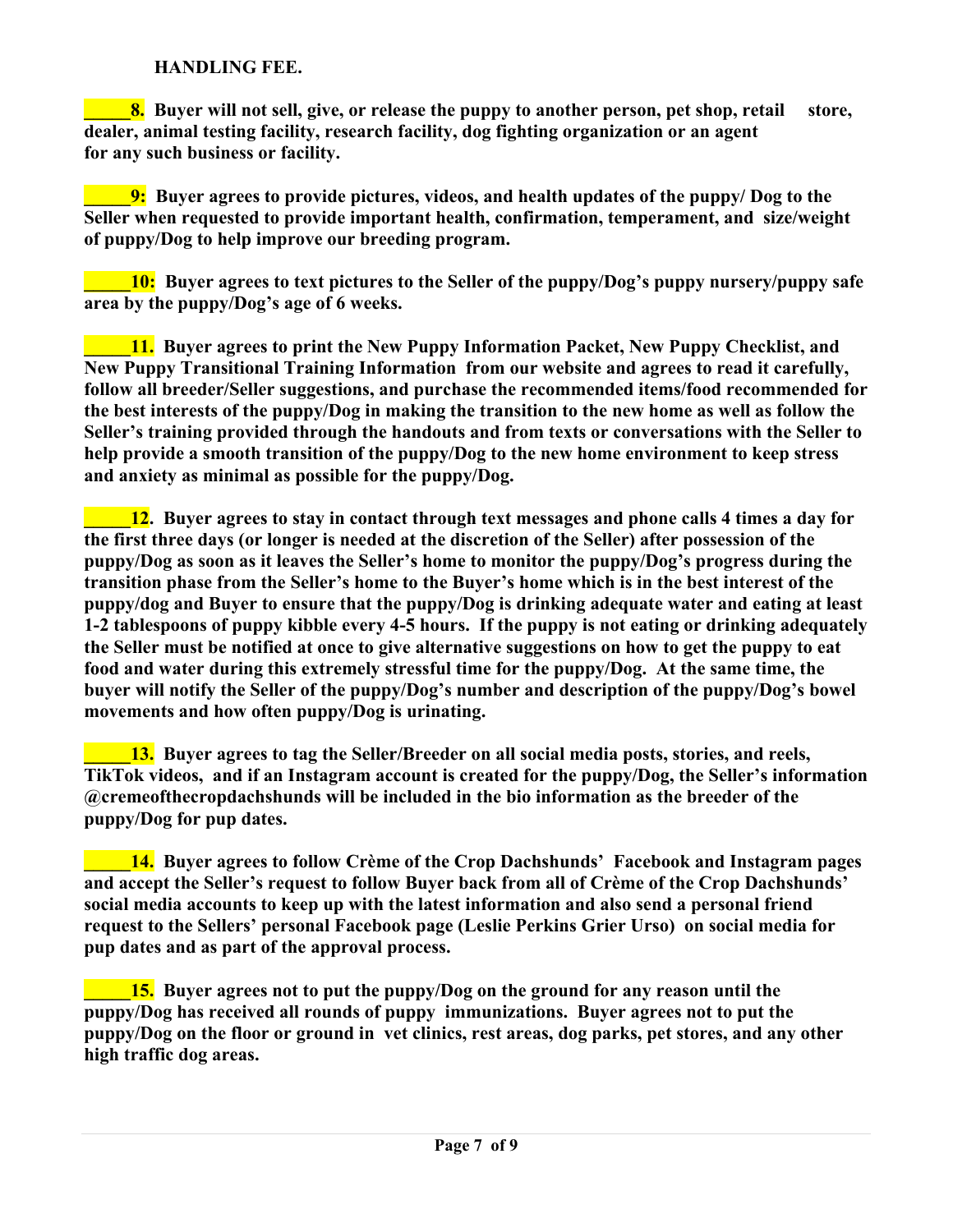**16.** Buyer agrees NOT to send the puppy/Dog for training or to a training facility until all **rounds of puppy vaccinations have been completed as well as other vet recommended vaccinations for such facilities.**

**\_\_\_\_\_17. Buyer will not book their flights without first getting approval from the Seller for your pick up date and time due to possible conflicts with other customer pickups for the same day and time. Also, be sure to purchase flight insurance in case you have to reschedule your flight due to unexpected circumstances. Seller will schedule all puppy pickups during the puppies'' 7th week of age not earlier due to each puppy's progress. Be prepared to pick up at 8 weeks of age. Be available for puppy pickups from 8-10 week of puppy's age, so do not plan any vacations or other obligations during these weeks of your puppy's life. If Buyer is unable to be reached to schedule puppy pick up or Buyer is unable to pick up the puppy during weeks 8 -10 of the puppy's age, we will place your puppy in a new home resulting in the loss of your deposit and any payments made for the puppy.**

**18.** Buver agrees that the Seller will not refund deposits, pick of the litter fees, or any puppy **payments, so make sure that you are serious about purchasing a Creme of the Crop Dachshunds puppy by reading all the information on Seller's website and contract before placing a deposit when approval to purchase has been determined by the Seller.**

**WE AT CRÈME OF THE CROP DACHSHUNDS ARE VERY CONCERNED ABOUT PUPPY MILLS AND THE TREATMENT OF OUR DOGS IN THEIR FUTURE HOMES. DUE TO THE TYPICAL SUSBTANDARD CARE SOME BREEDING DOGS RECEIVE, WE DO NOT SELL DOGS TO BREEDERS.**

**TO INSURE THE CONTINUED CARE OF OUR PUPPIES/DOGS WE ARE GIVEN FIRST OPTION OF RESUMING FULL OWNERSHIP OF THE DOG AND OFFER TO HELP FIND A HOME FOR DOGS THAT DUE TO UNPREDICTABLE CIRCUMSTANCES MUST BE PLACED OR SOLD INTO ANOTHER HOME. UPON RETURNING TO NO FAULT OF THE DOG/PUPPY, NO REFUNDS SHALL BE GIVEN. IF THE BUYER AT ANY TIME CAN NO LONGER RETAIN POSSESSION OF THIS DOG, THE DOG/PUPPY CAN NOT BE LEASED, TRADED, OR GIVEN AWAY TO ANY PET SHOP, RESEARCH LABORATORY, ANIMAL SHELTER, OR SIMILAR FACILITY. WE HAVE A WAITING LIST OF PEOPLE WANTING OUR DOGS DUE TO OUTSTANDING QUALITY AND BREEDING.**

**BY CONTRACT, OUR DOGS CANNOT BE PLACED IN A RESCUE SITUATION OR A SHELTER!**

#### **Indemnity and Release**

**If any action or failure to act on the part of the Buyer shall result in any claim, suit, loss, damage, injury, death, or liability, Buyer agrees to defend, indemnify, and hold Seller harmless and to pay all of Seller's costs and expenses, including reasonable legal fees, any amount paid in settlement and any award or judgement with respect hereto. Buyer releases Seller from any and all liability, costs or damages caused by the Dog after placement with Buyer, including but not limited to, damage to or destruction of property, and injury to a person.**